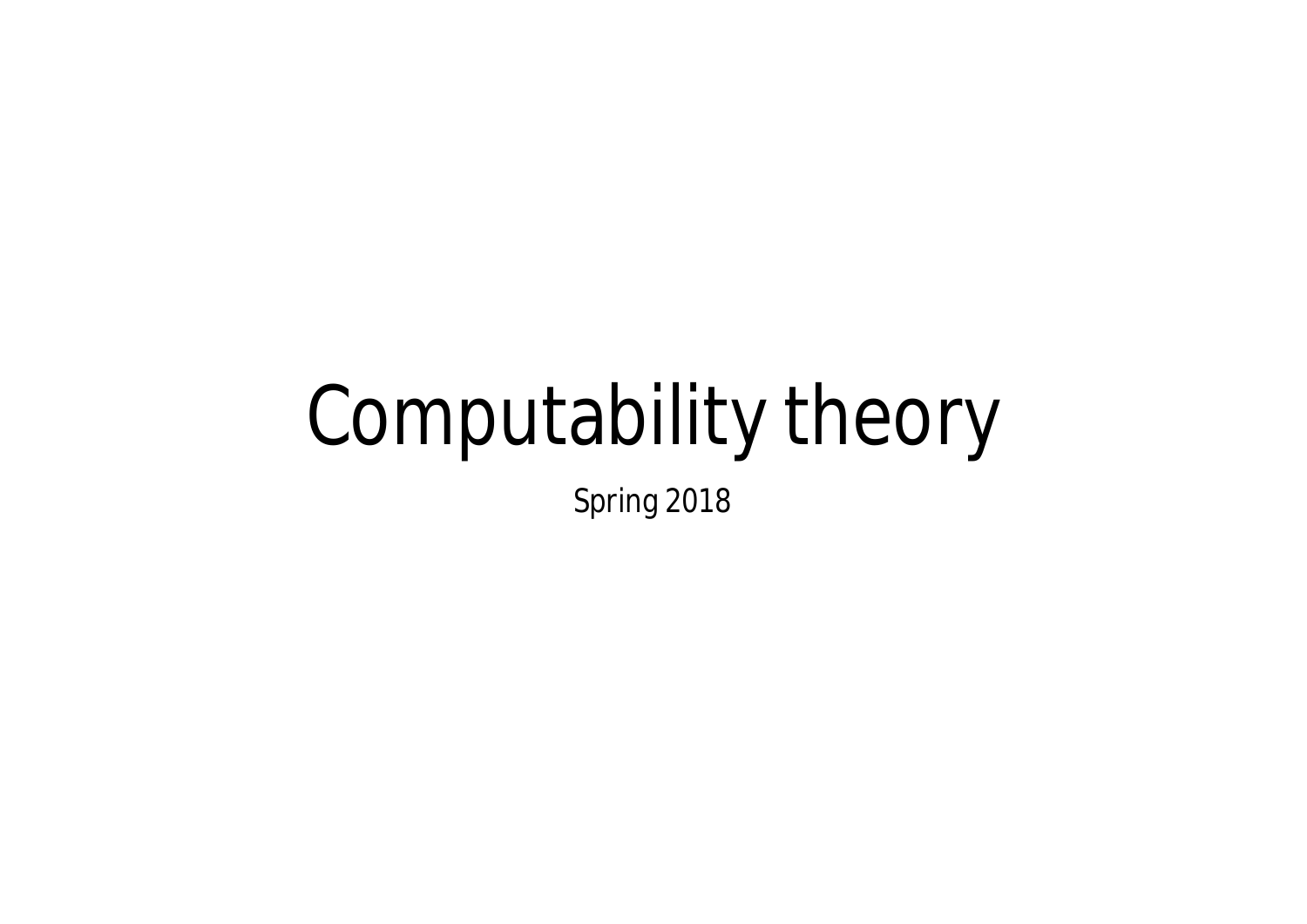## Basic info

- Optional course (MAST31214) of the Master's Programme in Mathematics and Statistics
- Prerequisites: Introduction to logic I&II recommended
- Lectures: Monday 14-16 (B121) and Thursday 10-12 (B121)
- Exercise class: Tuesday 12-14 (C129)
- Assessment: final exam + exercises
- Teacher: Juha Kontinen (C333), juha.kontinen@helsinki.fi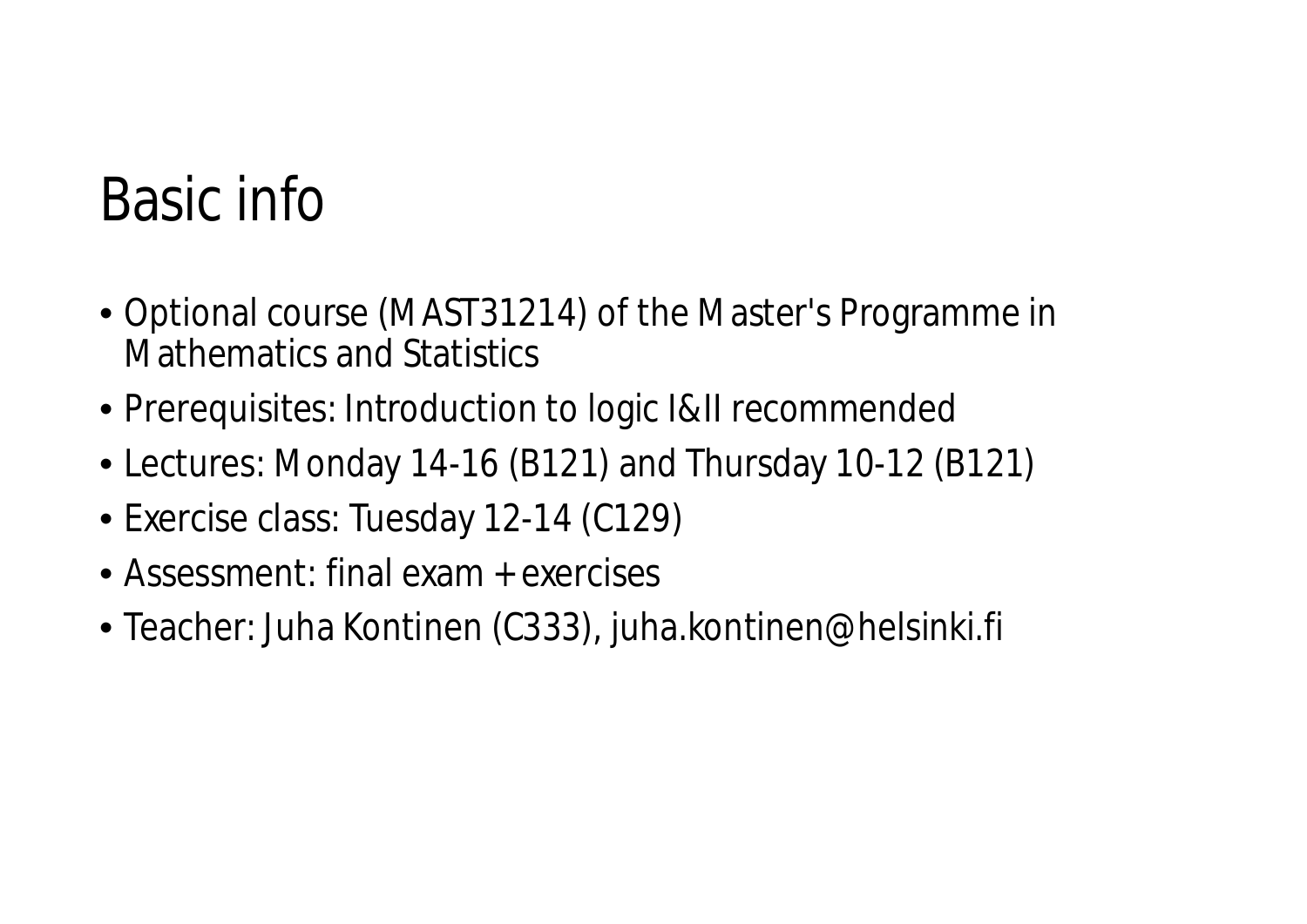## Basic info cont.

**Material:**

- The main text book for the course is Computability: An Introduction to Recursive Function Theory by Nigel Cutland.
- There is a lot of material available (books and papers) on the topic of the course, e.g., the article The History and Concept of Computability by Robert I. Soare.
- Also excellent supplementary reading is the autobiography of Alan Turing by Andrew Hodges.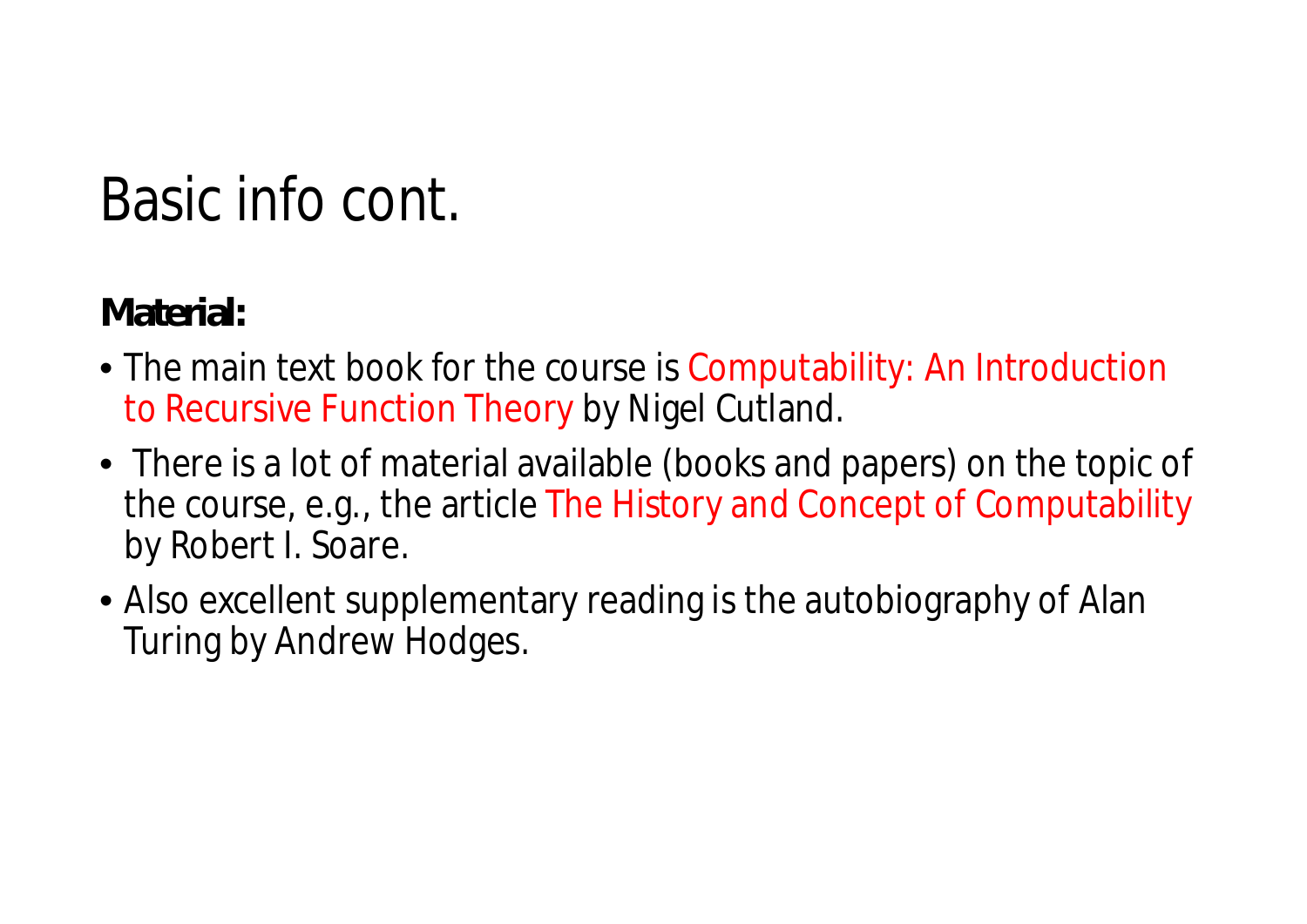## Examples algorithms

- The Sum, product, and greatest common divisor of two natural numbers:
- 1. Input natural numbers n, m
- 2. Output: n+m, nm, and the largest k that divides both n and m
- Decide whether n is a prime:
- 1. Input n
- 2. Output: "yes" or "no"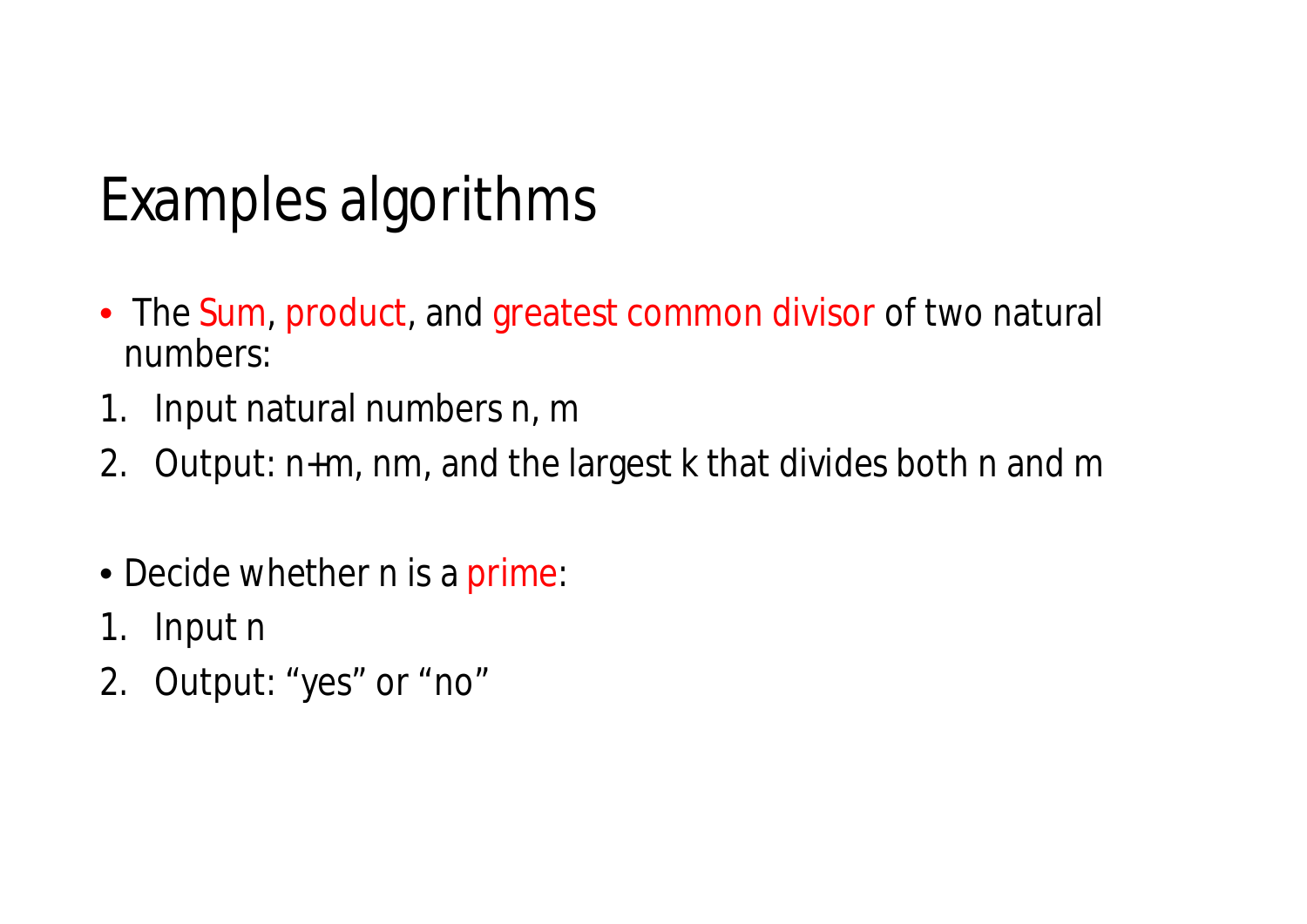#### Examples cont.

- Compute the decimal expansion of  $\pi$ :
- 1. Input n
- 2. Output: n first digits of  $\pi$
- Decide whether a propositional formula F is a tautology:
- 1. Input: a propositional formula
- 2. Output: "yes" or "no"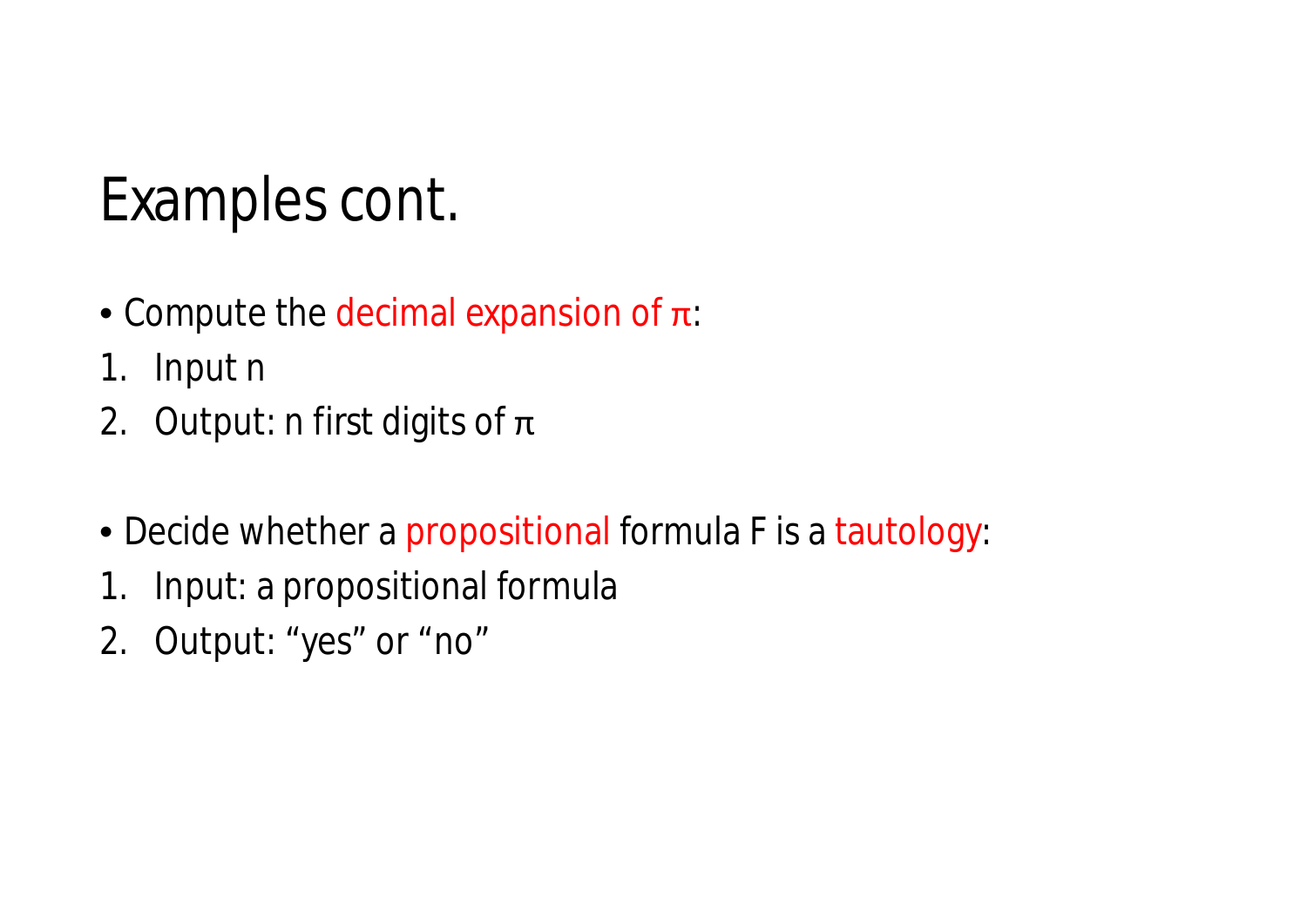## Contents (tentative):

- We study computable (effectively calculable) functions over the natural numbers.
- The borderline between computable and non-computable (undecidable) sets and functions is the main object of study unlike in the course Complexity theory which classifies computable problems according to resources (e.g., time, space) needed in their computation.
- Computability is formalized in terms of so-called URM register machines but also other models of computation will be discussed.
- The tentative plan is to cover chapters 1-7 of Cutland's book.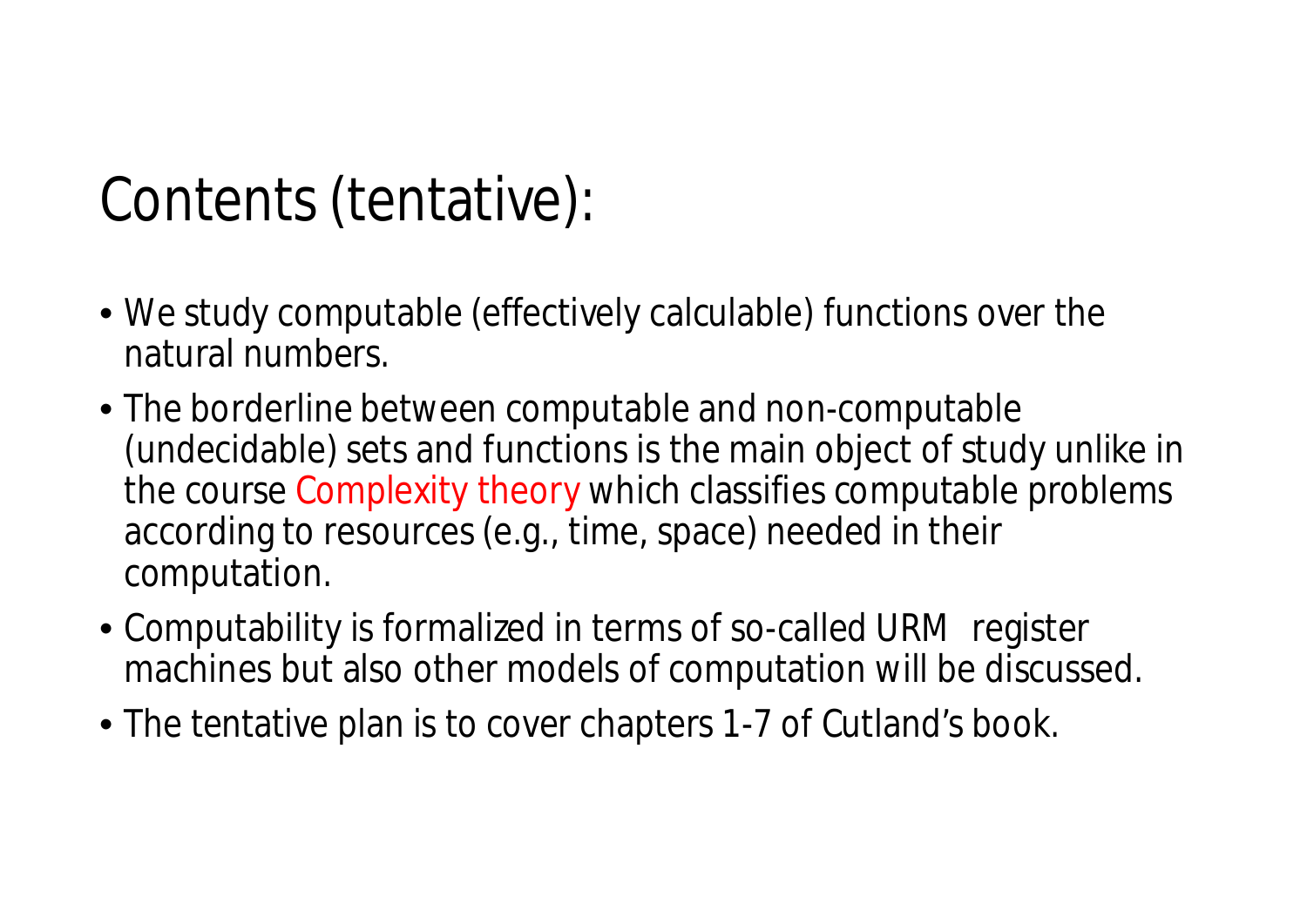#### Historial remarks

- The informal notion of an algorithm or effective procedure is very old (e.g., Euclid's algorithm for finding the greatest common divisor of two numbers).
- During the first half of the 20th century several researchers aimed at formalizing for the notion of effective calculability: Church/lambdacalculus, Herbrand-Gödel/recursive functions, and Turing/Turing machine.
- Their work was in part motivated by Hilbert's Entscheidungsproblem, i.e., the question whether an effective procedure to decide first-order validity exists.